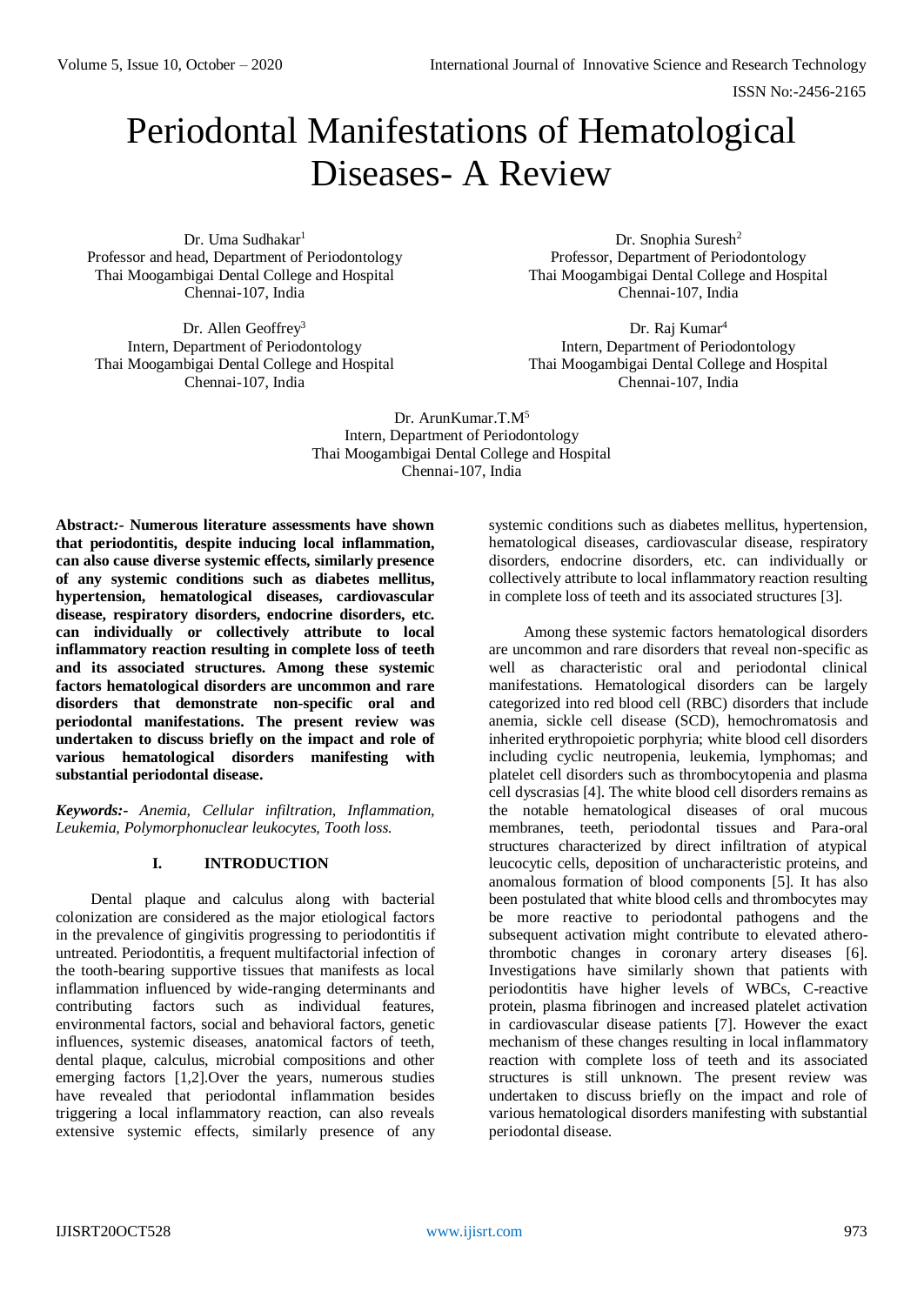# **II. RED BLOOD CELL DISORDERS**

Red blood cell or disorders of erythrocytes does not severely harm the periodontal tissue. However, certain diseases such as aplastic anemia, sickle cell anemia and acatalasia have been related with aggressive periodontal destruction and marked gingival inflammation.

# *APLASTIC ANEMIA (AA) :*

Aplastic anemia is an uncommon complex disease of hematological origin illustrated by decreased cellularity of the bone marrow resulting in production of insufficient hematopoietic stem cells leading to deficient production of leucocytes, erythrocytes and thrombocytes. The etiology is unknown; nonetheless studies have shown certain medications, exposure to benzene compounds, insecticides and viruses are frequently associated with the diseased state. Reduced neutrophil counts (<500/μL), reduced platelet counts  $(\leq 20.000/\mu L)$  along with symptoms like fatigue, bleeding from nose, bruising and gingival hemorrhage are seen in severe disease [8, 9]. Several quantitative and qualitative defects of neutrophil, including neutropenia (cyclic), increased/decreased agranulocytes, and leukocyte adhesion disorders are characterized by severe or rapidly progressing aggressive periodontitis. Brennan et al in his study suggested that individuals with Aplastic Anemia rarely presents with an increased risk of alveolar bone loss. However minimal bone loss of about 10% was significantly noted. Apart from periodontal diseases oral manifestations such as sub-mucosal bleeding, spontaneous gingival bleeding, hemorrhage, swelling and herpetic lesions have also been reported [10].

## *SICKLE CELL ANEMIA:*

Sickle cell disease (SCD) is an autosomal recessive hereditary disorder resulting from abnormal formation of hemoglobin (HbS) in red blood cells (RBCs) during polymerization under hypoxia. The common oral manifestations are unilateral fractures of the mandible, pulpal necrosis, osteonecrosis, facial swelling, diastema, and gingival enlargement, mandibular osteomyelitis, and Orofacial pain. Numerous studies have shown that increased adherence of neutrophil cells to the endothelium in the microcirculation is seen in SCD. Neutrophil and eosinophil derived mediators contribute to the inflammatory response in localized aggressive periodontitis and increased superoxide levels. As a result, severe periodontal damage that cannot be described by microbial invasion is significantly seen leading to loss of teeth and alveolar bone [11].

# **III. WHITE BLOOD CELL DISORDERS**

An intense leukocyte infiltration is one of the most appreciable histo-pathological features of gingival inflammation and aggressive periodontal disease. These leukocytes play a crucial role in tissues reactions to the noxious and antigenic stimulants from the sub-gingival plaque microbes. The immune and inflammatory components are critical, complexly associated systems that dependent on each other for survival of the healthy tissues.

Reserve systems are often existing which represent several functional deficiencies that are not lethal but do cause susceptibility to non-specific diseases such as chronic periodontitis. In general, quantitative Polymorphonuclear leukocytes (PMN's) deficiencies like neutropenia and leukemia are frequently accompanied by generalized aggressive periodontal destruction. Functional deficiencies as seen in multiple myeloma, Leukocyte adhesion deficiencies, Chediak-Higashi syndrome and Histiocytosis X (LCH) are often presented with localized periodontal destruction affecting only specific teeth [4, 5].

# *CYCLIC HEMATOPOIESIS:*

Cyclic hematopoiesis also known as cyclic neutropenia is an unusual condition illustrated by episodic hematopoietic breakdown of progenitor cells resulting in intense alternations in agranulocytes, granulocytes, thrombocytes and immature red blood cell counts with systemic manifestations like fever, lymphadenopathy, respiratory and dermal infections. The oral manifestations include Recurrent Aphthous ulcers, (RAS), persistent gingivitis, hemorrhage or necrotic gingiva, hyper-salivation and fetid odor [12]. The periodontal manifestations include fiery red, hyperplastic, edematous gingivitis accompanied by severe or aggressive periodontal tissue or alveolar bone loss. In the severe disease form marginal gingival ulcers, necrosis is seen associated with soft tissue bleeding and infrequent attached gingival tissue involvement. Histo-pathologically, the ulcerated areas demonstrate minimal or absence of neutrophil infiltration. The gingiva is often edematous, hyperemic and hyperplastic with areas of incomplete or loss of squamous cell layer. These features are often illustrated by deep periodontal pockets and severe aggressive alveolar bone loss [13].

# *LEUKEMIA:*

Leukemias are the most common malignancies of hematopoietic origin characterized by the abnormal, uncontrolled, increased production of leukocytes (WBC's) associated with destruction and complete replacement of the bone marrow with immature white blood cells. Loss of normal leukocyte function, destruction of hematopoietic cell lines, suppression or direct infiltration of leukemic cells into tissues produce diverse clinical manifestations such as anemia, tiredness or fatigue, lymphadenopathy, frequent infection, bone and gastro-intestinal pain, bleeding, and rash of purple spots (Purpura). Gingival hyperplasia or enlargement of the gingival tissue is the most common oral and periodontal manifestation seen in acute promyelocytic or monocytic leukemia resulting from leukemic infiltration [14]. Barrett proposed a grouping system for the gingival lesions based on etiological factors in leukemic patients [15]. It consists of four categories as follows:

- **Category 1:-** typical lesions caused by direct leukemic infiltration associated with clinical gingival overgrowth with or without bleeding.
- **Category 2:** direct drug toxicity caused by chemotherapeutic drugs with diverse gingival changes such as hyperplasia along with mucosal erosion and ulceration.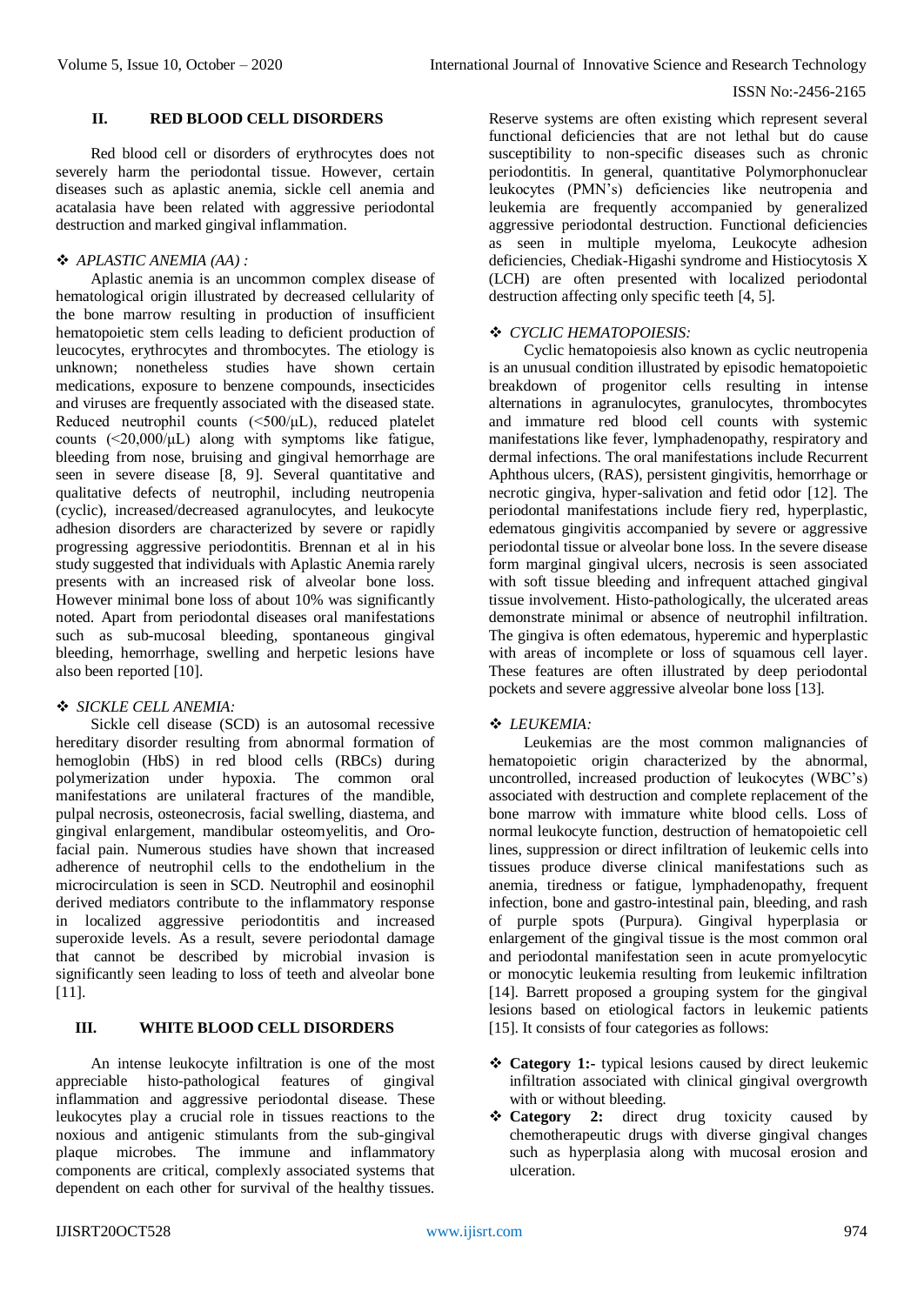- **Category 3:**encompasses the harmful effects caused as a result of graft-versus-host reactions.
- **Category 4**: haemorrhage, neutropenic ulceration and increased susceptibility to microbial infections caused by secondary effects of marrow/lymphoid tissue suppression.

Patients characteristically present with moderately edematous, bluish-red colored, fragile, erythematous gingiva that may impinge on the teeth with spontaneous bleeding due to thrombocyte deficit with compromised resistance to infection due to reduced immune and inflammatory cell infiltrates. In leukemic patients bleeding from gingiva is a common finding even in the absence of visible gingivitis. Also petechiae are frequently found with or without leukemic infiltrates and often diffuse submucosal bleeding appear as ecchymosis.

#### *MULTIPLE MYELOMA (MM):*

Multiple myeloma is a rare malignant plasma cell disorder characterized by excessive production of immunoglobulin light chains clinically presenting with gingival tissue bleeding in the retromolar areas, severe bone pain caused by osteolytic lesions, pathologic fractures, alveolar bone destruction and expansion of the buccal cortical plates. Radiographically multiple "punched-out" bone lesions are pathognomonic. Approximately 30% of patients illustrate involvement of the mandible with associated swelling, pain, paresthesia, mobility and loss of tooth [16].

## *CHEDIAK-HIGASHI SYNDROME:*

Chediak-Higashi syndrome is an uncommon hereditary disease transmitted as an autosomal recessive inheritance caused by aberrations in the cytoplasmic granules resulting in compromised phagocytosis or lysis of bacterial microbes. The primary deficiency may be in the membrane activation regulation or decreased enzymatic potential, fusion of phagosome and lysosome. These affected cells are highly predisposed to bacterial infections due to the defective or reduced functional capacity of the Polymorphonuclear (PMN's) cells [17].

## *LANGERHANS CELL HISTIOCYTOSIS:*

Langerhans cell histiocytosis (LCH) is an unfamiliar disorder of indefinite etiology illustrated by destructive tissue infiltration by abnormal proliferation of histiocytes mixed with lymphocytes and eosinophils. LCH has a comprehensive spectrum of clinical manifestations. 10 to 20% of cases have shown localized osteolytic lesions radiographically termed as "floating tooth" with pathologic fractures of maxilla or mandible, resulting in edema and mucosa ulceration, gingival inflammation, necrosis, recession and increased tooth mobility with tooth loss prematurely [18,19].

### **IV. PLATELET DISORDER**

#### ❖ *THROMBOCYTOPENIA:-*

It is a term used to describe the disorder of decreased platelet count resulting from either lack of platelet assembly, platelet production or increased loss of platelets associated with prolonged clot retraction and bleeding time under normal or marginally elongated clotting time. Oral manifestations include petechiae and hemorrhagic vesicles occur in the soft palate, tonsillar pillars, oral mucous membrane and the buccal mucosa. Gingival changes signify an abnormal response caused by local irritation.

## *MANAGEMENT:-*

#### *Thrombocytopenicpupura*

Periodontal therapy for these hematologically compromised patients should be directed towards reducing inflammation and its associated mediators by mechanical removal local irritants such as plaque and oral biofilm to avoid need for more aggressive therapy. Oral hygiene instructions, diet counseling and frequent self or professional prophylactic management are necessary in these patients to improve prognosis.

## *Leukemia:*

Improved or advanced periodontal treatment for patients with leukemia is based on increased susceptibility to infections, bleeding tendency and the effects of chemotherapy. A physician's close cooperation is required. In the acute phases, only emergency periodontal therapy should be given. Antibiotic therapy is a treatment of choice. For chronic remission patients scaling and root planing can be done without complications.

## *Agranulocytosis:*

During the period of disease remission conservative periodontal treatment can be done. Under antibiotic protection scaling and root planing should be performed carefully.

#### **V. CONCLUSION**

Several disorders of erythrocytes and leukocytes may affect the course of periodontal therapy. Alteration in wound healing, bleeding tissue appearance and susceptibility to infection may occur. One should be should be aware of the clinical signs and symptoms. Hemo-Diagnosis should be done prior to periodontal therapy. Clinicians should measure various clotting mechanism indicators like hemostasis, coagulation or lytic phase factors. Investigations such as bleeding and clotting time, total blood cell count, thrombin time, pro-thrombin time and partial thromboplastin time should be properly evaluated.

# **ACKNOWLEDGMENT:** NONE **CONFLICT OF INTEREST:** NIL